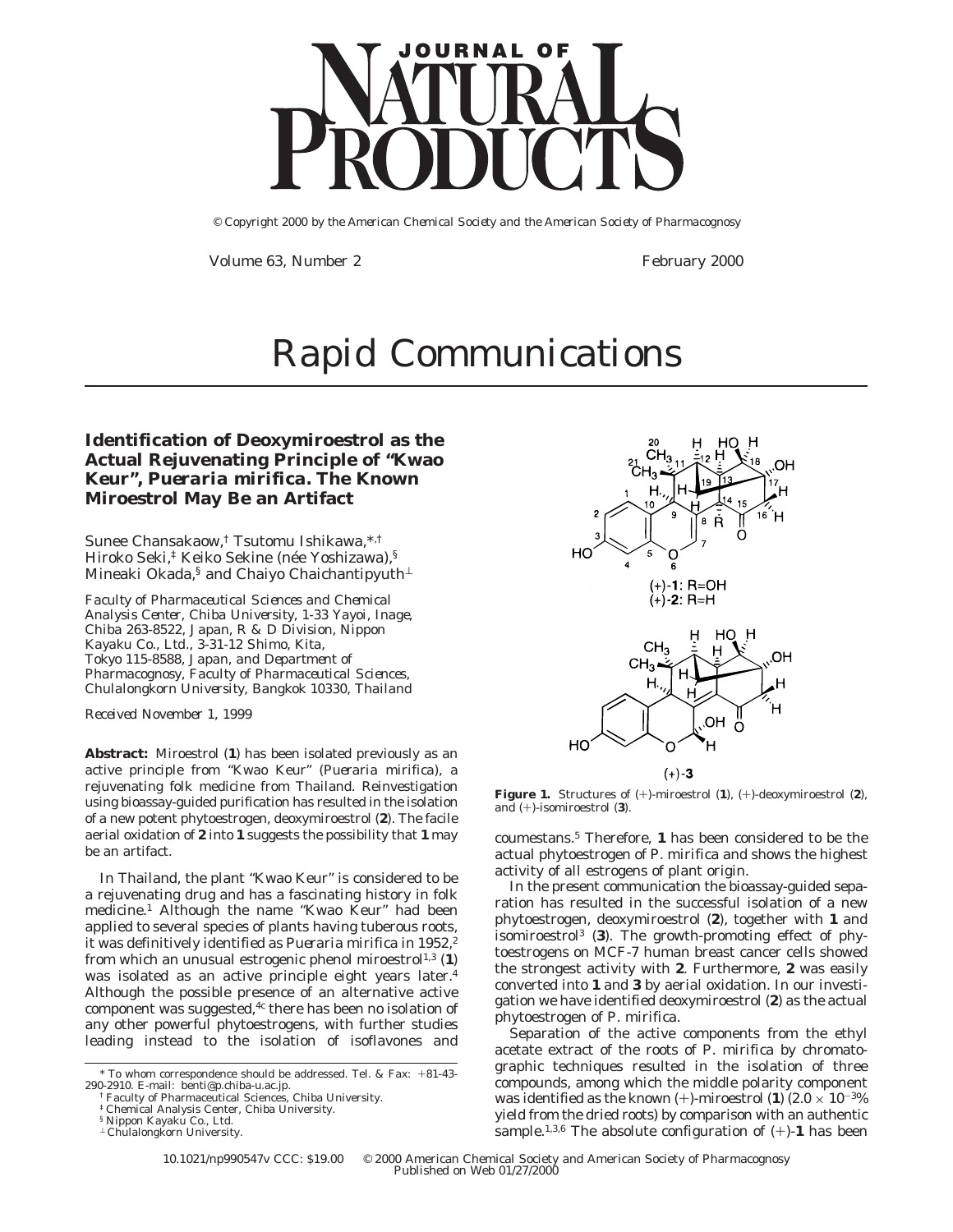**Table 1.** NMR Data*<sup>a</sup>* of Miroestrol (**1**), Deoxymiroestrol (**2**), and Isomiroestrol (**3**)

| carbon                                          |                                        | 2                                  | 3                                       |
|-------------------------------------------------|----------------------------------------|------------------------------------|-----------------------------------------|
| 1                                               | 6.99 (d, $J = 8.4$ ) [131.2]           | 6.96 (d, $J = 8.4$ ) [131.6]       | 6.99 (d, $J = 8.4$ ) [131.7]            |
| $\boldsymbol{2}$                                | 6.50 (dd, $J = 8.4$ , 2.5) [112.0]     | 6.44 (dd, $J = 8.4$ , 2.6) [111.2] | 6.46 (dd, $J = 8.4$ , 2.5) [110.2]      |
| $\,3$                                           | $-$ [158.3]                            | $-$ [158.1]                        | $-$ [158.5]                             |
|                                                 | 6.30 (d, $J = 2.5$ ) [103.7]           | 6.27 (d, $J = 2.6$ ) [103.3]       | 6.37 (d, $J = 2.5$ ) [106.9]            |
| $\begin{array}{c} 4 \\ 5 \\ 6 \\ 7 \end{array}$ | $-$ [153.8]                            | $-$ [154.0]                        | $-[154.9]$                              |
|                                                 | $ [-]$                                 | $-$ [-1]                           | $ [-]$                                  |
|                                                 | 6.29 (s) $[139.7]$                     | 6.45 (s) $[138.2]$                 | $5.46$ (s) [90.9]                       |
| $\bf 8$                                         | $-$ [116.5]                            | $-$ [111.1]                        | $-$ [146.4]                             |
| $\boldsymbol{9}$                                | $3.31$ (s) [40.8]                      | $3.23$ [43.2]                      | $3.07$ [47.0]                           |
| 10                                              | $-[113.5]$                             | $-$ [112.5]                        | $-$ [116.1]                             |
| 11                                              | $-$ [38.0]                             | $-$ [38.0]                         | $-$ [30.7]                              |
| 12                                              | 2.74 (ddd, $J = 12, 9.5, 5.5$ ) [45.6] | 2.75 (dd, $J = 12, 5.8$ ) [47.1]   | $3.02$ (m) [42.2]                       |
| 13                                              | 2.43 (d, $J = 5.5$ ) [51.2]            | 2.61 (d, $J = 7.7$ ) [42.4]        | 2.70 (d, $J = 5.1$ ) [46.8]             |
| 14                                              | $-$ [79.7]                             | $3.27$ (s) [51.3]                  | $-$ [138.9]                             |
| 15                                              | $-$ [210.5]                            | $-$ [210.8]                        | $-$ [199.8]                             |
| 16                                              | 2.58 (1H, dd, $J = 18.5, 2$ )          | $2.58$ (1H, m)                     | $2.53$ (2H, s) [54.3]                   |
|                                                 | 2.90 (1H, d, $J = 18.5$ ) [55.3]       | 2.81 (1H, d, $J = 18.4$ ) [56.2]   |                                         |
| 17                                              | $-$ [78.0]                             | $-[77.8]$                          | $-$ [78.3]                              |
| 18                                              | $3.69$ (s) [79.3]                      | $3.79$ (s) [80.4]                  | $3.94$ (s) [78.5]                       |
| 19                                              | 1.88 (1H, dd, $J = 14$ , 8.6)          | 1.85 (1H, dd, $J=14, 8.1$ )        | 1.60 (1H, dd, $J = 14.2$ , 8.4)         |
|                                                 | 1.99 (1H, br t, $J = 12.1$ ) [40.7]    | 2.05 (1H, br t, $J=13$ ) [38.9]    | 1.92 (1H, dd, $J = 13.5, 10.6$ ) [39.3] |
| 20                                              | $0.56$ (s) [22.5]                      | $0.55$ (s) [22.0]                  | $0.40$ (s) [22.9]                       |
| 21                                              | $1.23$ (s) [32.5]                      | $1.15$ (s) [32.7]                  | $1.19$ (s) [31.7]                       |

<sup>a</sup> <sup>1</sup>H NMR (600 MHz in CD<sub>3</sub>OD) are reported downfield from internal TMS at 0.00 ppm, and coupling constants are quoted in hertz (Hz). <sup>13</sup>C NMR assignments are related to internal CD<sub>3</sub>Cl at 77.00 ppm, and the data are given in square brackets. <sup>1</sup>H and <sup>13</sup>C NMR assignments are based on decoupling, DEPT, differential NOE, C-H COSY or HMQC, and HMBC experiments.

recently determined as shown in Figure 1 by its enantioselective total synthesis.<sup>6</sup>

The least polar component, **2**,  $[\alpha]_{589} +217^{\circ}$  (MeOH), was obtained as colorless prisms, mp 213-216 °C (dec), in 2.0  $\times$  10<sup>-3%</sup> yield. The molecular formula was deduced to be  $C_{20}H_{22}O_5$  from the HRFABMS, indicating the absence of one oxygen atom compared to  $1 (C_{20}H_{22}O_6)$ . A signal pattern in the proton (1H: 600 MHz) and carbon (13C: 150 MHz) NMR spectra of **2** analogous to those of **1** (Table 1) suggested that the two components have a common skeleton with the same stereochemistry. The 13C NMR spectrum showed that the new component **2** was composed of eleven  $sp^3$  and nine  $sp^2$  carbons in common with 1. An oxygen-bonded sp<sup>3</sup> quaternary carbon (C-14) resonating at *δ* 79.7 ppm in **1** was shifted upfield to *δ* 51.3 ppm, appearing as a tertiary carbon in the 13C NMR spectrum of **2**. The corresponding methine proton was observed at *δ* 3.27 ppm as a singlet in the 1H NMR spectrum. NOE enhancements between this singlet and H-18 (*δ* 3.79) and H-13 (*δ* 2.61), respectively, indicated the same stereochemical orientation of the two components. Thus, the new compound was deduced to be (+)-deoxymiroestrol (**2**), in which the C-14 hydroxyl group in **1** has been replaced by a hydrogen atom with retention of configuration.

The most polar component, **3**,  $[\alpha]_{589} + 78^{\circ}$  (MeOH), was obtained as colorless prisms, mp 158-161 °C (dec), in 1.9  $\times$  10<sup>-3</sup>% yield. The HRFABMS ( $C_{20}H_{22}O_6$ ) of **3** indicated it to be an isomeric product of **1**. The 1H and 13C NMR spectra of **3** (Table 1) showed not only the change of an sp2 carbon corresponding to C-7 [ $\delta$ H 6.29 (s);  $\delta$ <sub>C</sub> 139.7] in **1** into an sp<sup>3</sup> carbon with a hemiacetal group ( $\delta$ <sub>H</sub> 5.46;  $\delta$ <sub>C</sub> 90.9) but also the presence of a tetrasubstituted  $\alpha$ , $\beta$ -unsaturated ketone functionality  $[\delta_C 138.9 \, (C\alpha) 146.4 \, (C\beta)$ , and 199.8 (C=O)], suggesting that **3** possesses a structure<sup>3</sup> resulting from acid-catalyzed isomerization of **1**, although the stereochemistry at C-7 has not been determined definitively. Irradiation of H-9 (*δ* 3.07) caused NOE enhancements of both H-12 (*δ* 3.02) and H-13 (*δ* 2.70), but not H-7 (*δ* 5.46), lending circumstantial support to a distal relationship between H-7 and H-9. Thus, (+)-isomiroestrol (**3**) could formally result from hydroxyl group migration of **1** from C-14 to C-7 with



**Figure 2.** Growth-promoting effect of miroestrol (**1**), deoxymiroestrol (2), isomiroestrol (3), and  $17\beta$ -estradiol (E<sub>2</sub>) on MCF-7 human breast cancer cells in the presence of toremifene, an estrogen antagonist.

retention of configuration concomitant with isomerization of the double bond at  $\Delta^{7,8}$  to  $\Delta^{8,14}$ .

The estrogenic activity of miroestrol (**1**) was previously estimated to be about  $2.5 \times 10^{-1}$  times that of 17 $\beta$ -estradiol  $(E_2)$  in the rat vaginal cornification test, <sup>4b</sup> and **1** was considered to be the compound with the highest estrogenic